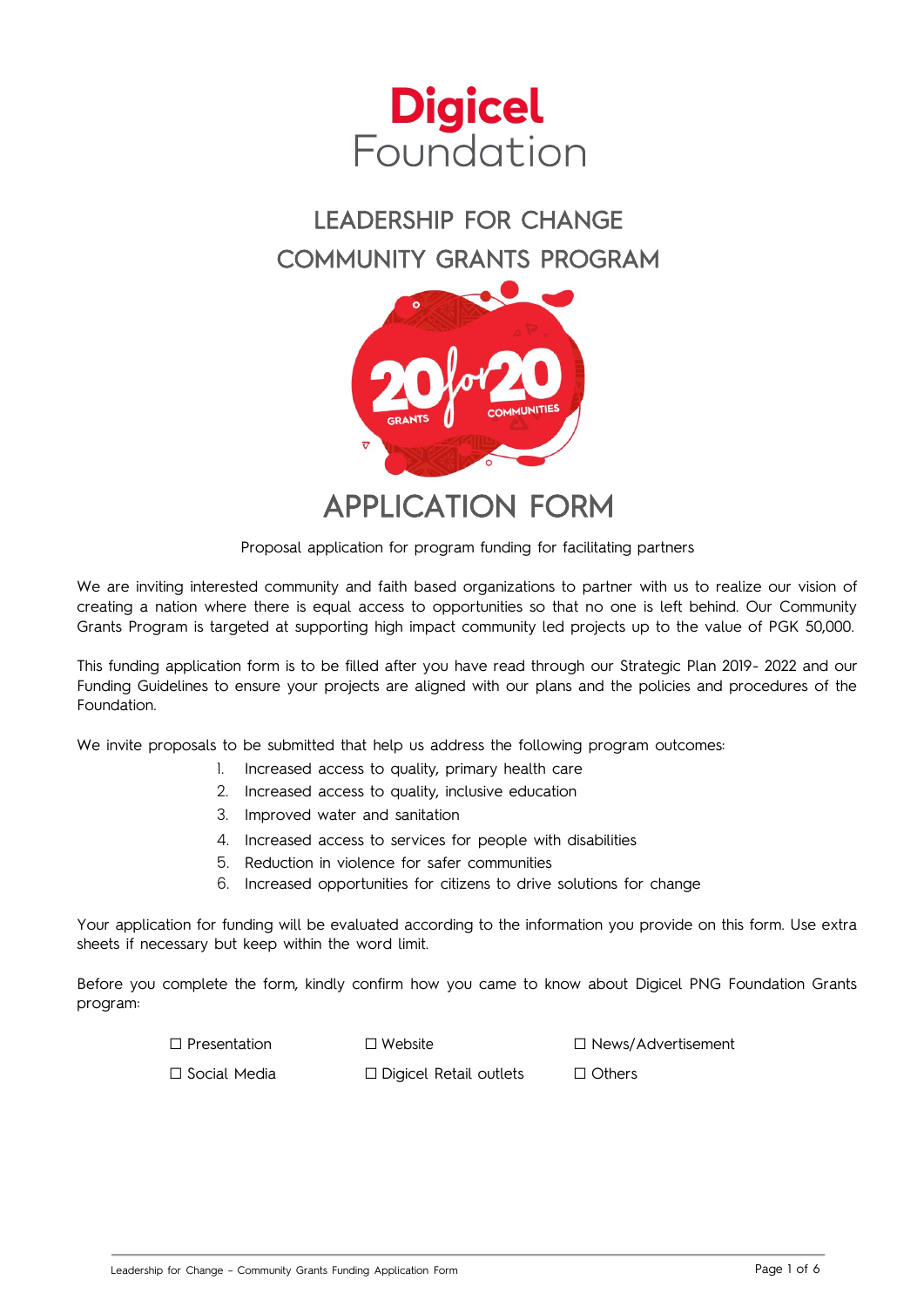## A. General Information

#### Indicate with a tick, the thematic area, your project is addressing:

| Improved health         | Basic Literacy (children & adults) | Addressing Violence<br>ப |
|-------------------------|------------------------------------|--------------------------|
| Sustainable livelihoods | Disability & social inclusion      | Leadership & citizenship |
| Water & sanitation      |                                    |                          |
| Project Type:           |                                    |                          |
| Training<br>LI          | Infrastructure                     | Knowledge sharing        |
| Awareness               | Workshop                           |                          |

Has Digicel Foundation funded any of your previous proposals? Yes/No.

## B. Organisation Information

Please list all the information so that we are able to contact you.

| Name of organisation |       | Telephone |           |
|----------------------|-------|-----------|-----------|
| Postal address       |       | Mobile    |           |
| Contact Person#1     | Email | Contact#1 | Contact#2 |
|                      |       |           |           |
|                      |       |           |           |
|                      |       |           |           |

# C. Organisational Information

Please list all information so that we can access your current organizational capacity.

| IPA Registration #                                       |  | IPA Registration type: |  |  |
|----------------------------------------------------------|--|------------------------|--|--|
| Brief history of your organisation (Less than 200 words) |  |                        |  |  |
|                                                          |  |                        |  |  |
|                                                          |  |                        |  |  |
|                                                          |  |                        |  |  |
|                                                          |  |                        |  |  |
|                                                          |  |                        |  |  |
|                                                          |  |                        |  |  |
|                                                          |  |                        |  |  |
|                                                          |  |                        |  |  |
| Programs & activities                                    |  |                        |  |  |
|                                                          |  |                        |  |  |
|                                                          |  |                        |  |  |
|                                                          |  |                        |  |  |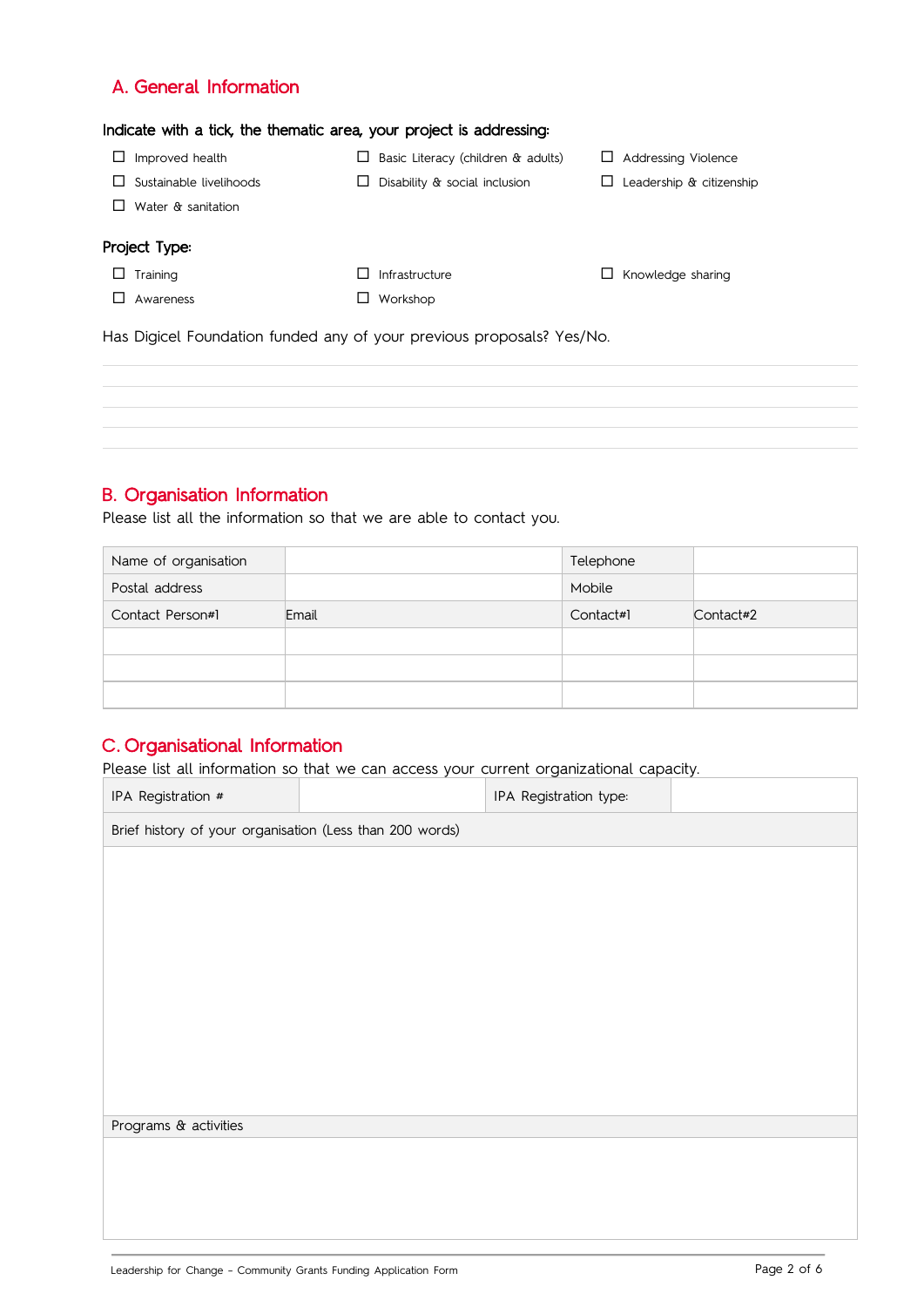| Sources of revenue:     |        |  |  |
|-------------------------|--------|--|--|
| Individual/Organisation | Amount |  |  |
|                         |        |  |  |
|                         |        |  |  |
|                         |        |  |  |
|                         |        |  |  |
| Summary of the proposal |        |  |  |
|                         |        |  |  |
|                         |        |  |  |
|                         |        |  |  |
|                         |        |  |  |
|                         |        |  |  |
|                         |        |  |  |
|                         |        |  |  |
|                         |        |  |  |
|                         |        |  |  |
|                         |        |  |  |

## D. Project Description

Please list all information as clearly and concisely as possible so that we can understand what your project goals, objectives and indicators are. Please keep information within the word limit.

#### D1. Project information

| =  = j= = =<br>Title of project |                                                                                                             |  |
|---------------------------------|-------------------------------------------------------------------------------------------------------------|--|
| Funding period                  | Total Budget (PGK)                                                                                          |  |
| Project location                |                                                                                                             |  |
| Ward#                           | LLG                                                                                                         |  |
| District                        | Province                                                                                                    |  |
|                                 | Project Rational (Explain the problem and how your project is providing a solution, in less than 200 words) |  |
|                                 |                                                                                                             |  |
|                                 |                                                                                                             |  |
|                                 |                                                                                                             |  |
|                                 |                                                                                                             |  |
|                                 |                                                                                                             |  |
|                                 |                                                                                                             |  |
|                                 |                                                                                                             |  |
|                                 |                                                                                                             |  |
|                                 |                                                                                                             |  |
|                                 |                                                                                                             |  |
|                                 |                                                                                                             |  |
|                                 |                                                                                                             |  |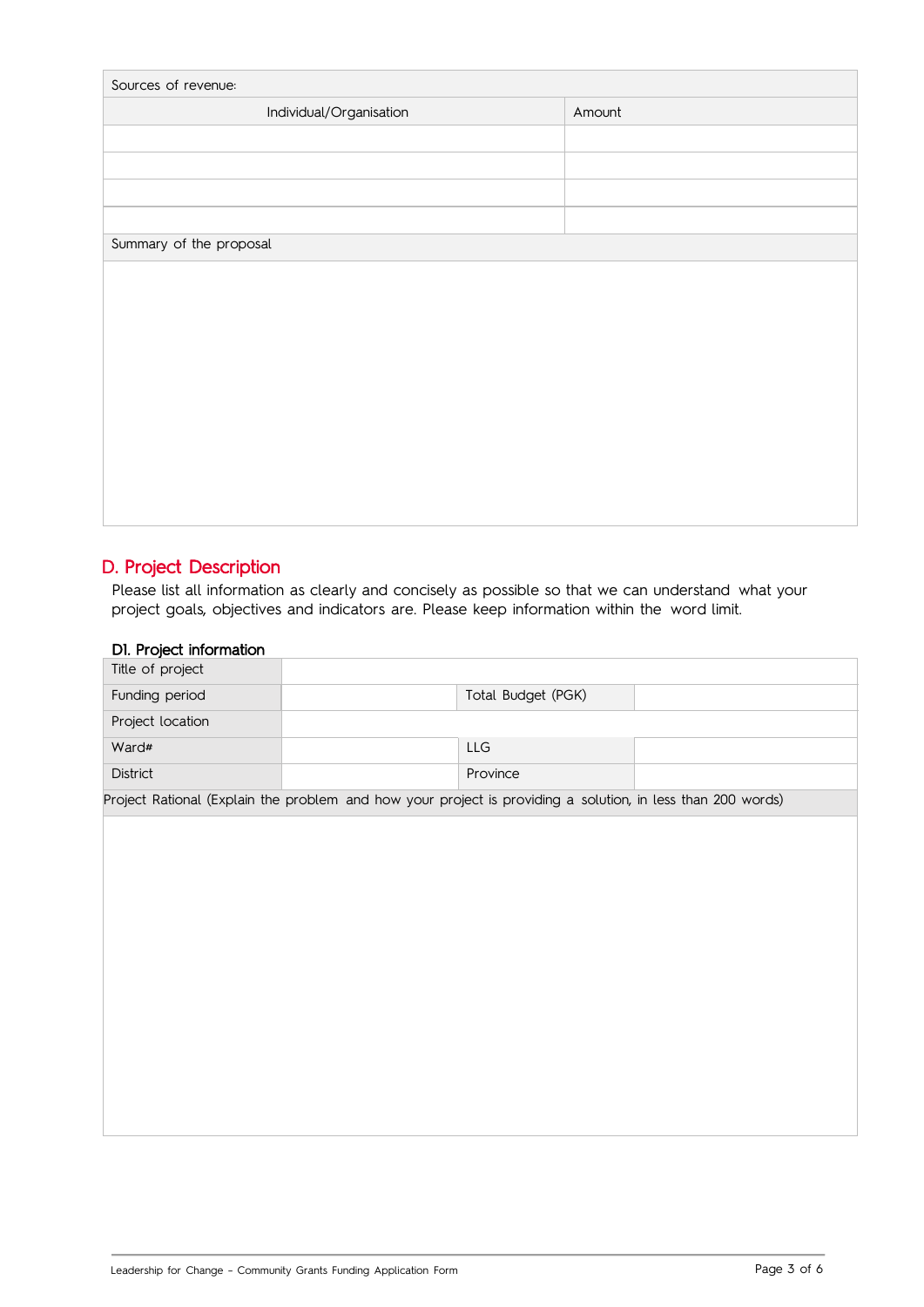### D2. Goals & Objectives of the Project

State clearly the goals and objectives of the projects. Ensure the gaols and objectives align to the focus areas listed in the funding guidelines.

| 'Goals | Objectives | Activity |
|--------|------------|----------|
|        |            |          |
|        |            |          |
|        |            |          |
|        |            |          |
|        |            |          |
|        |            |          |
|        |            |          |
|        |            |          |
|        |            |          |
|        |            |          |
|        |            |          |
|        |            |          |
|        |            |          |
|        |            |          |
|        |            |          |
|        |            |          |
|        |            |          |
|        |            |          |
|        |            |          |
|        |            |          |
|        |            |          |
|        |            |          |
|        |            |          |
|        |            |          |
|        |            |          |
|        |            |          |
|        |            |          |
|        |            |          |
|        |            |          |
|        |            |          |
|        |            |          |
|        |            |          |
|        |            |          |
|        |            |          |
|        |            |          |
|        |            |          |
|        |            |          |
|        |            |          |
|        |            |          |
|        |            |          |
|        |            |          |
|        |            |          |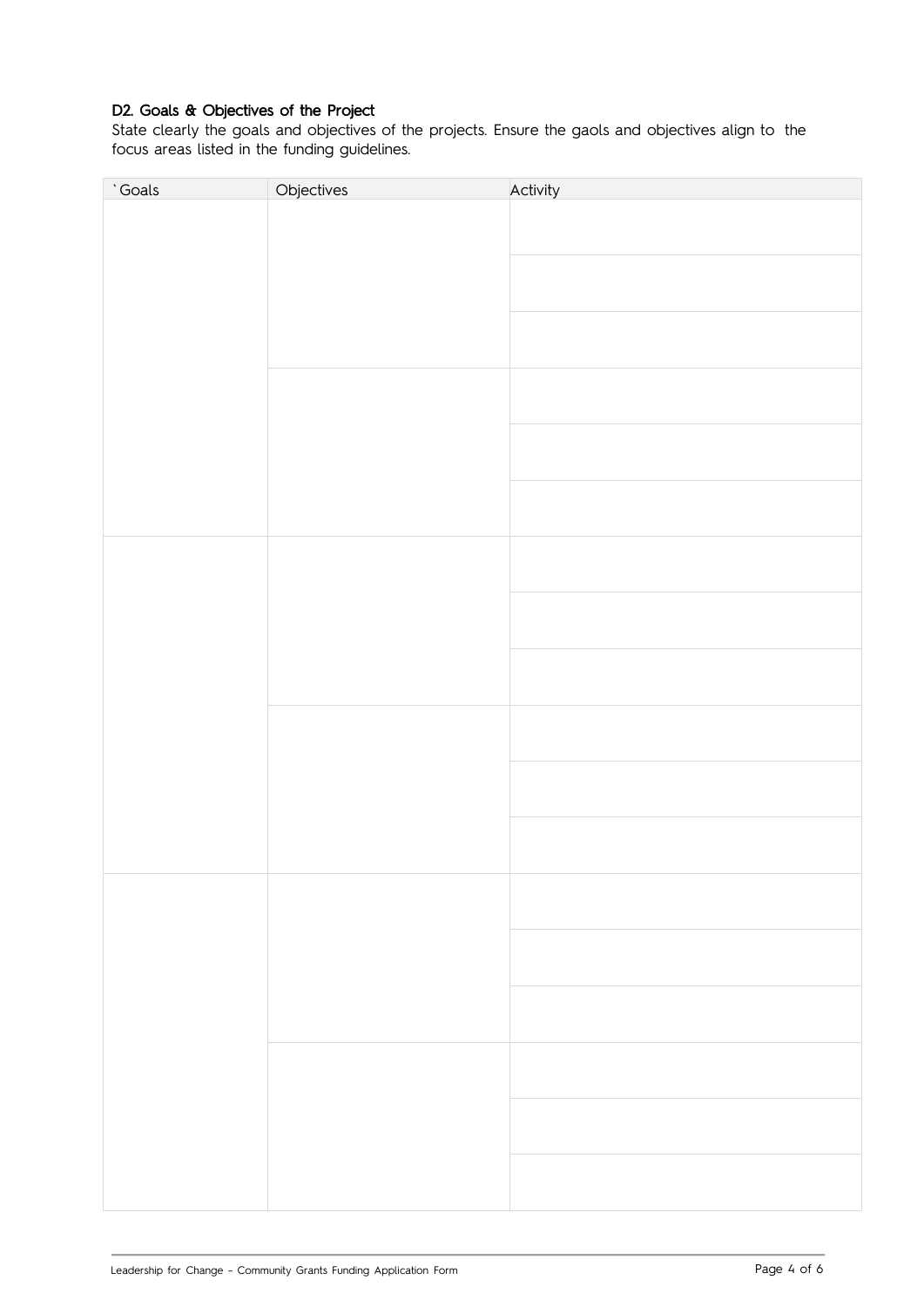#### D3. What are the Project Indicators?

Refer to Funding Guidelines to align your outcomes to our gaols and indicators listed in the strategic plan.

| Objectives | Indicators/Outcomes |
|------------|---------------------|
|            |                     |
|            |                     |
|            |                     |
|            |                     |
|            |                     |
|            |                     |
|            |                     |
|            |                     |
|            |                     |
|            |                     |
|            |                     |
|            |                     |

#### D4. Project Budget

List the major expenses that will be incurred in the project including any capital purchases that will be incurred.

| Budget line item description | Units | Unit Price (PGK) | Total |
|------------------------------|-------|------------------|-------|
|                              |       |                  |       |
|                              |       |                  |       |
|                              |       |                  |       |
|                              |       |                  |       |
|                              |       |                  |       |
|                              |       |                  |       |

#### D5. Other current or perspective sources of support for the project (cash or Kind)

List down other sources of support for the project i.e. is there co-funding. List down cocontributions from your organization including sweat equity.

| Donor name | Date | Amount (PGK) | Description of activity |
|------------|------|--------------|-------------------------|
|            |      |              |                         |
|            |      |              |                         |
|            |      |              |                         |

#### D6. Risk Management

Highlight major risks to the projects implementation and the strategies you will utlilize to minimize the risk.

| Risks | Mitigation Strategy |
|-------|---------------------|
|       |                     |
|       |                     |
|       |                     |
|       |                     |